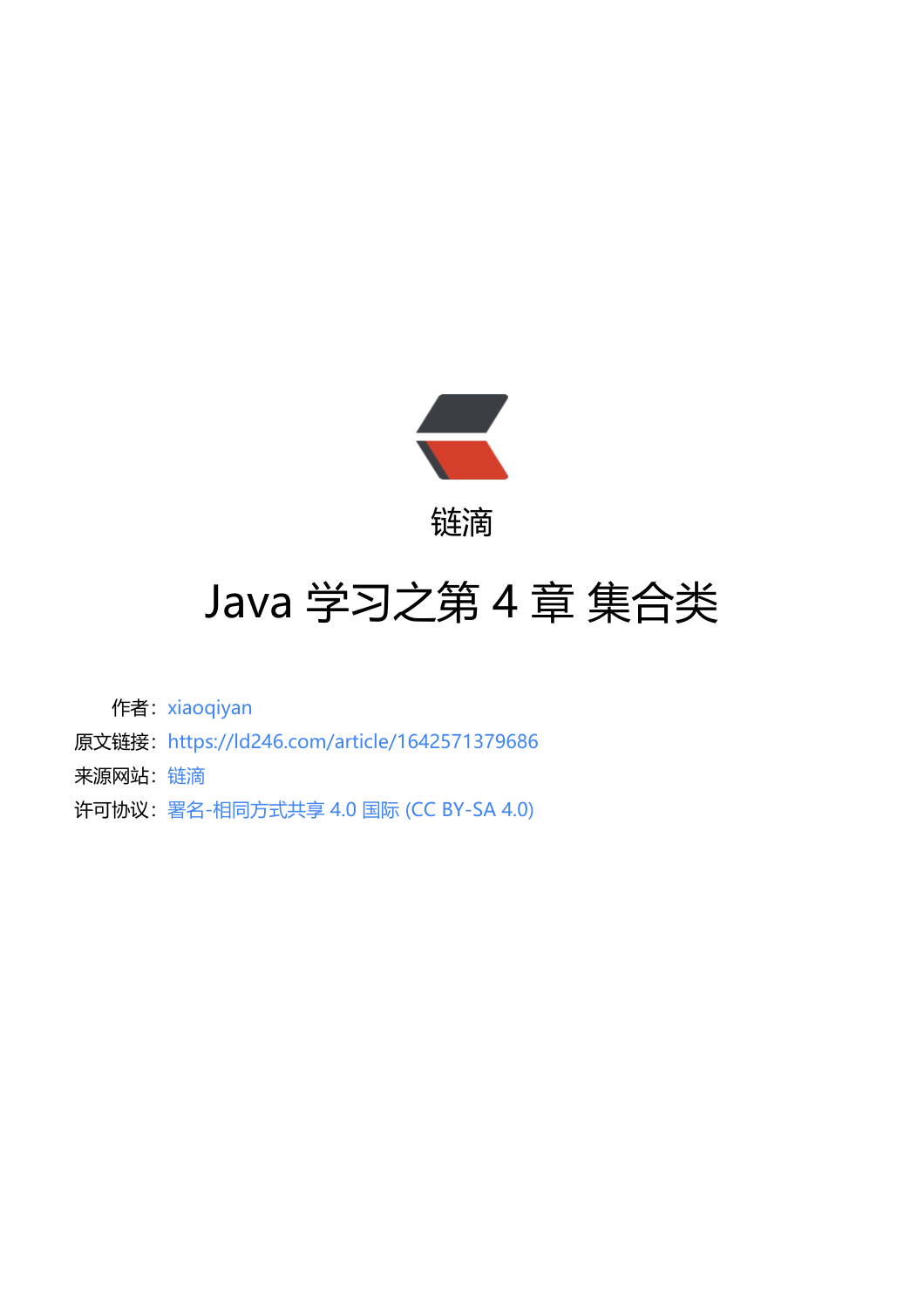# **第4章 集合类**

### **4.1初识集合**

#### **4.1.1 集合概述**

也叫容器类,这些类可以存储任意类型的对象,而且长度可变

可分为两大类:单列集合和双列集合

Collection:单列集合类的根接口,用于存储一系列符合某种规则的元素,它有两个重要的子接口,分别是 Li t和 Set。其中,List的特点是元素有序,元素可重复;Set的特点是元素无序,而且不可重复。List接口的主 实现类有ArrayList和LinkedList,Set接口的主要实现类有HashSet和 TreeSet。

Collection:单列集合类的根接口,用于**存储一系列符合某种规则的元素**,它有两个重要的子接口,分别是 Li t和 Set。List的特点是**元素有序,元素可重复**;Set的特点是**元素无序,而且不可重复**。List接口的主要实 类有**ArrayList**和**LinkedList**,Set接口的主要实现类有**HashSet**和 **TreeSet**。

Map:双列集合类的根接口,用于存储具有**键**(Key),**值**(Value)映射关系的元素,每个元素都包含一对键值, 使用Map集合时可以**通过指定的Key**找到**对应的Value**,例如根据一个员工的工号就可以找到对应的员 。Map接口的主要实现类有HashMap和 TreeMap。(这样子看描述有点像python的元组)

#### **4.1.2 Collection接口简介**

**4.2.1 List接口简介**

| 方法声明                                                | 功能描述          |
|-----------------------------------------------------|---------------|
| boolean add(Object o)                               | 向集合中添加一个元素    |
| boolean addAll(Collection c)<br>中的所有元素添加到该集合中       | 将指定 Collectio |
| void clear()                                        | 删除该集合中的所有元素   |
| boolean remove(Object o)<br>元素                      | 删除该集合中指定      |
| boolean removeAll(Collection c)<br>中的所有元素           | 删除指定集         |
| boolean is Empty()                                  | 判断该集合是否为空     |
| boolean contains(Object o)<br>含某个元素                 | 判断该集合中是否      |
| boolean containsAll(Collection c)<br>是否包含指定集合中的所有元素 | 判断该集合         |
| Iterator iterator()<br>的迭代器(Iterator),用于遍历该集合所有元素   | 返回在该集合的元素上进行迭 |
| int size()                                          | 获取该集合元素的个数    |
| 4.2 List接                                           |               |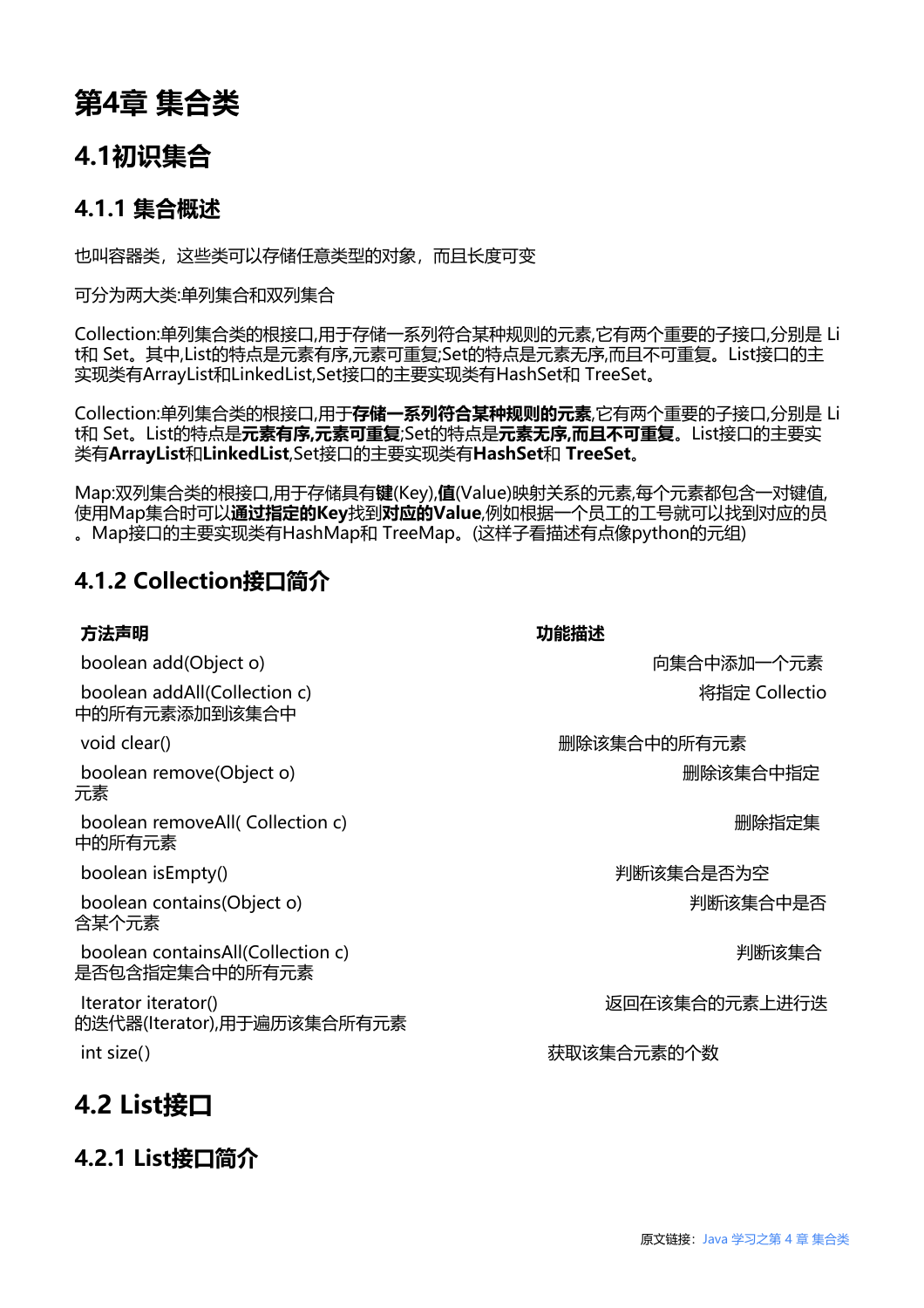#### 是线性的

#### 元素有序

| 方法声明                                                                                 | 功能描述           |
|--------------------------------------------------------------------------------------|----------------|
| void add(int index, Object element)<br>ent插入到List集合的index处                           | 将元素ele         |
| boolean addAll(int index, Collection c)<br>所包含的所有元素插人到 List集合的index处                 | 将集合            |
| Object get(int index)<br>素                                                           | 返回集合索引 index处的 |
| Object remove(int index)<br>素                                                        | 删除 index索引处的   |
| Object set(int index, Object element)<br>dex处元素替换成element对象,并将替换后的元素返回               | 将索引i           |
| int indexOf(Object o)<br>现的位置索引                                                      | 返回对象o在 List集合中 |
| int lastIndexOf(Object o)<br>最后一次出现的位置索引                                             | 返回对象o在 List集合  |
| List subList(int fromIndex, int toIndex)<br>引fromIndex(包括)到toIndex(不包括)处所有元素集合组成的子集合 | 返回从            |

# **4.2.2 ArrayList 集合**

| package com.itheima.example; |
|------------------------------|
|                              |

#### import java.util.ArrayList;

```
public class Example01 {
   public static void main(String[] args) {
     ArrayList list = new ArrayList();
      list.add("zhangsan");
      list.add("lisi");
      list.add("wangwu");
      list.add("zhaoliu");
      System.out.println("集合的长度是:"+list.size());
      System.out.println("第2个元素是:"+list.get(2));
   }
}
```
### **4.2.3 lterator接口**

迭代器用于遍历元素

hasNext()方法是判断是否存在下一个元素,存在调用next()方法将元素取出

package com.itheima.example;

import java.util.\*;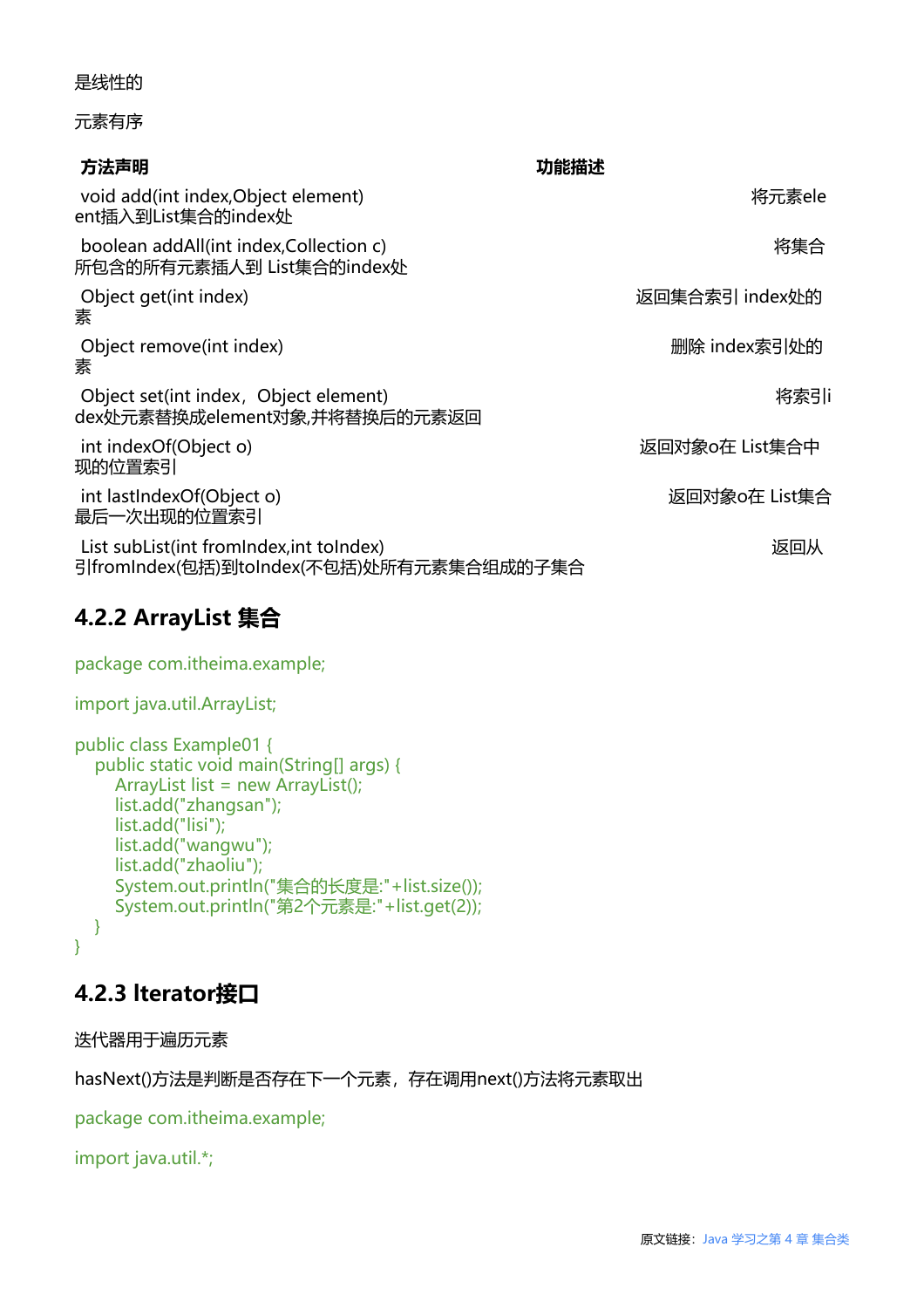```
public class Example02 {
    public static void main(String[] args) {
      ArrayList list = new ArrayList();
      list.add("zhangsan");
      list.add("lisi");
      list.add("wangwu");
      list.add("zhaoliu");
     Iterator it = list.iterator();
      while (it.hasNext()){
        Object obj = it.next();
         System.out.println(obj);
      }
   }
}
```
### **4.2.4 foreach循环**

#### (增强for循环)

package com.itheima.example;

```
import java.util.*;
```

```
public class Example03 {
    public static void main(String[] args) {
     ArrayList list = new ArrayList();
      list.add("zhangsan");
      list.add("lisi");
      list.add("wangwu");
      list.add("zhaoliu");
      for(Object obj : list){
         System.out.println(obj);
      }
   }
}
```
# **4.3 接口**

### **4.3.2 HashSet集合**

package com.itheima.example;

```
import java.util.*;
```

```
public class Example05 {
   public static void main(String[] args) {
     HashSet hashSet = new HashSet();
      hashSet.add("zhangsan");
      hashSet.add("lisi");
      hashSet.add("wangwu");
      hashSet.add("lisi");
```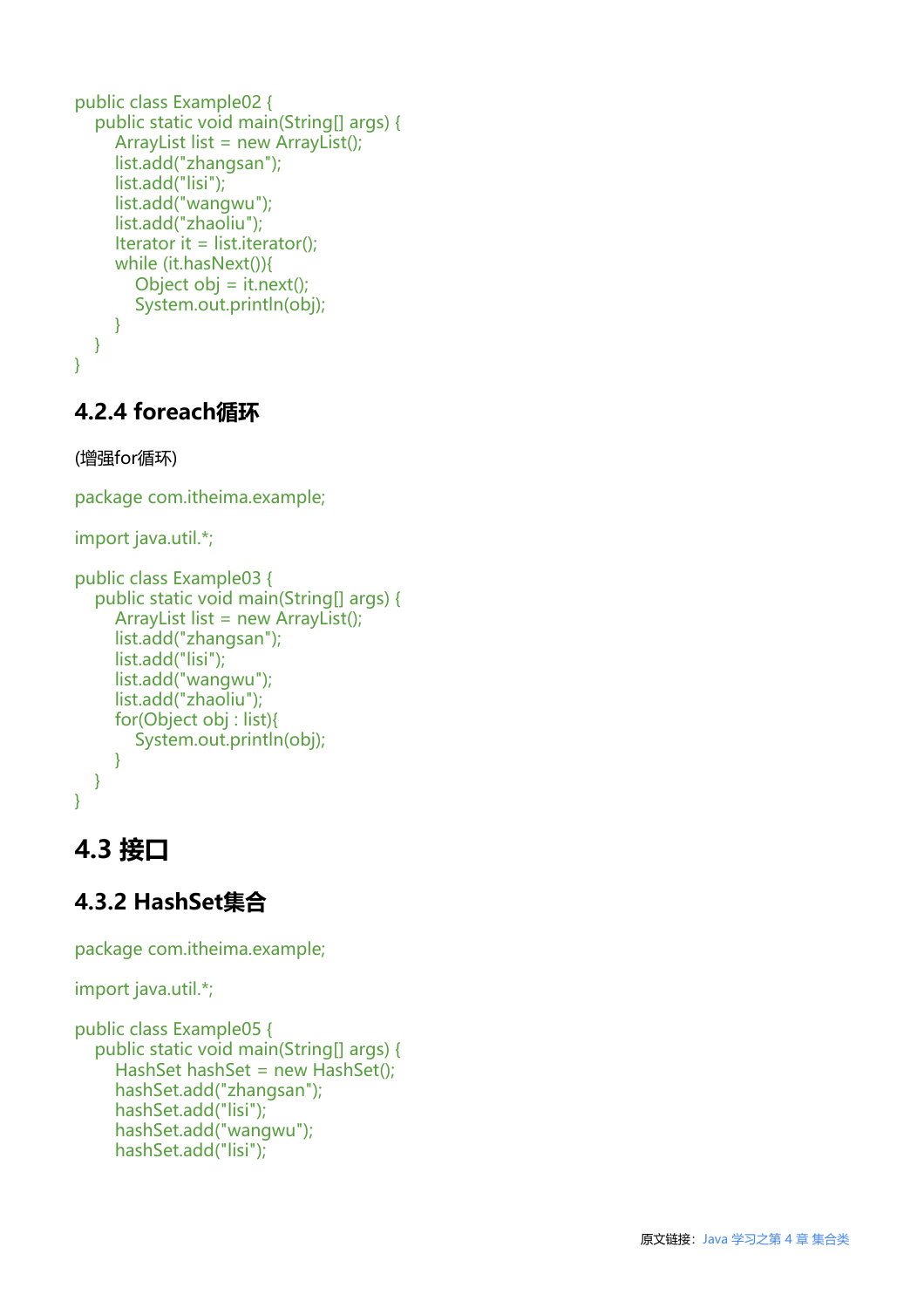```
 Iterator it =hashSet.iterator();
      while(it.hasNext()){
        Object obj = it.next();
         System.out.println(obj);
      }
   }
}
```
# **4.4 Map接口(映射)**

### **4.4.1 Map接口简介**

| 方法声明                                                                                   | 功能描述           |
|----------------------------------------------------------------------------------------|----------------|
| void add(int index, Object element)<br>ent插入到List集合的index处                             | 将元素ele         |
| boolean addAll(int index, Collection c)<br>所包含的所有元素插入到List集合的index处                    | 将集合            |
| Object get(int index)<br>素                                                             | 返回集合索引index处的  |
| Object remove(int index)<br>素                                                          | 删除 index索引处的   |
| Object set(int index, Object element)<br>dex处元素替换成element对象,并将替换后的元素                   | 将索引i           |
| int indexOf(Object o)<br>现的位置索引                                                        | 返回对象o在 List集合中 |
| int lastIndexOf(Object o)<br>最后一次出现的位置索引                                               | 返回对象o在List集合   |
| List subList(int fromIndex, int toIndex)<br>索引fromIndex(包括)到 toIndex(不包括)处所有元素集合组成的子集合 | 返回             |

### **4.4.2 HashMap集合**

package com.itheima.example;

import java.util.\*;

```
public class Example06 {
   public static void main(String[] args) {
    HashMap hashMap = new HashMap();
     hashMap.put("001","zhangsan");
     hashMap.put("002","lisi");
     hashMap.put("003","wnagwu");
     Set keySet=hashMap.keySet();
     Iterator iterator = keySet.iterator();
     while (iterator.hasNext()){
        Object key = iterator.next();
        Object value = hashMap.get(key);
        System.out.println(key+"="+value);
```